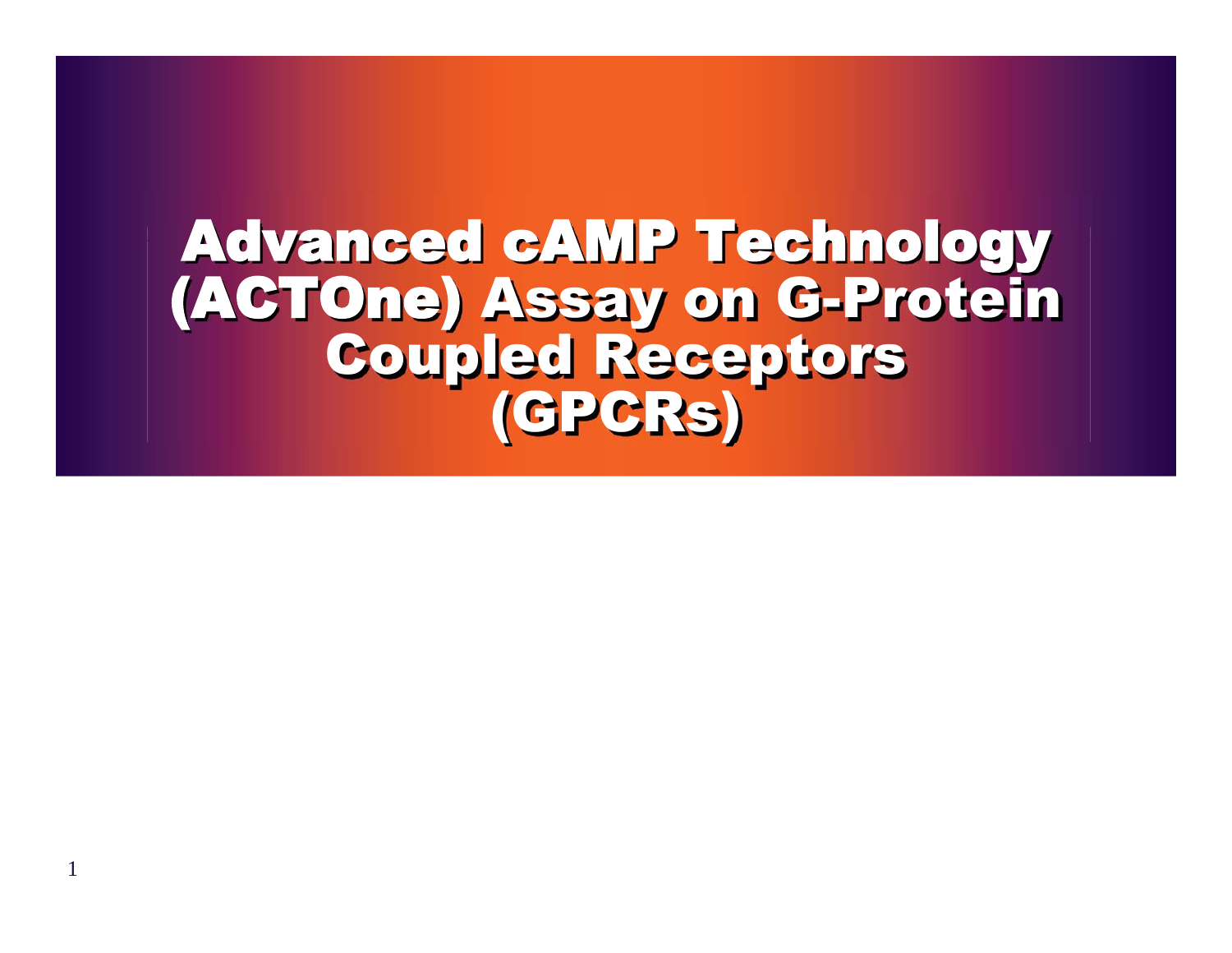### **Signal Transduction Pathway with GPCR**

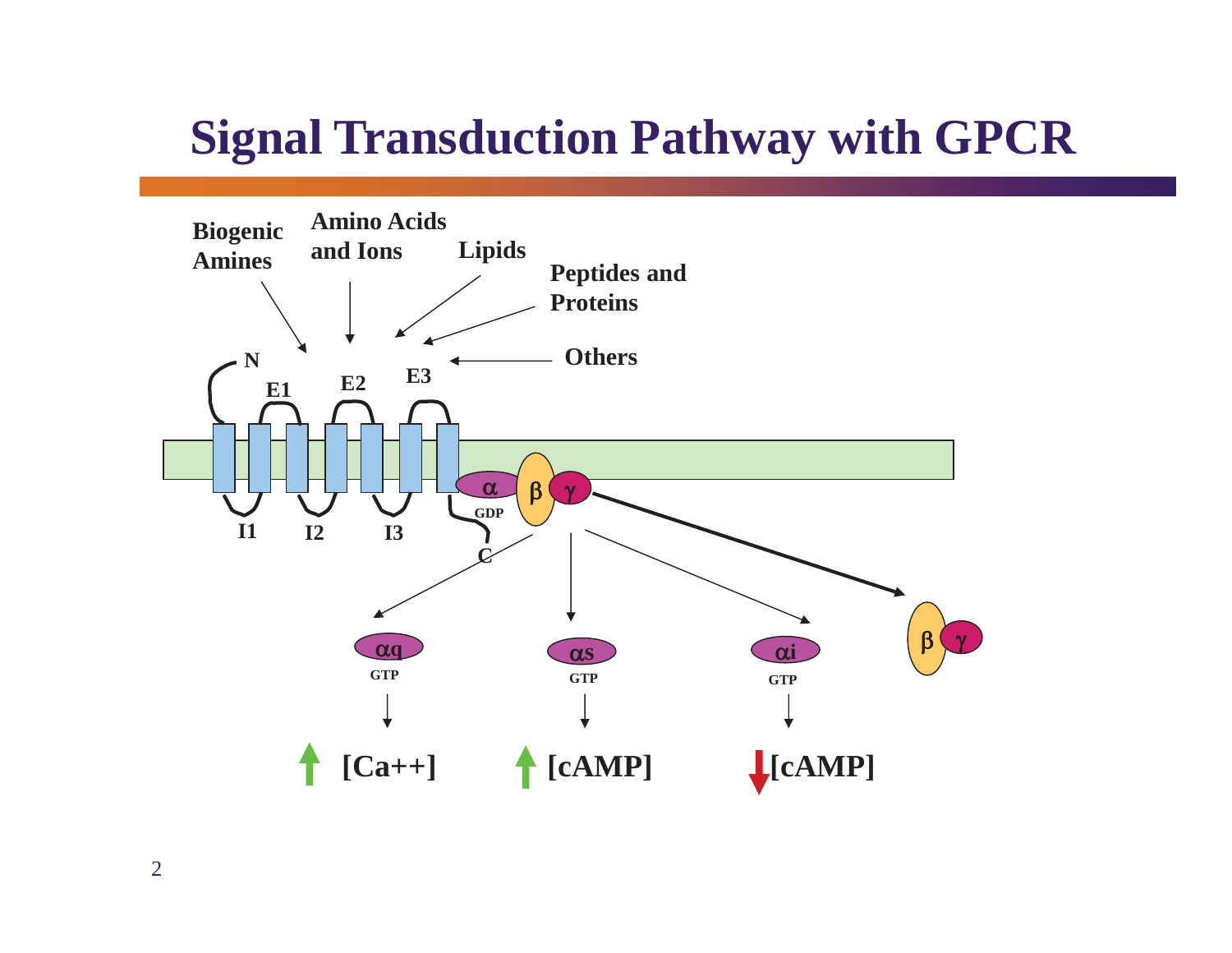### **cAMP Assays Available on Market**



**LANCE:** A homogenous TR-FRET assay

**Alpha Screen:** A bead based non-radioactive **A**mplified **L**uminescent **P**roximity **H**omogeneous **A**ssay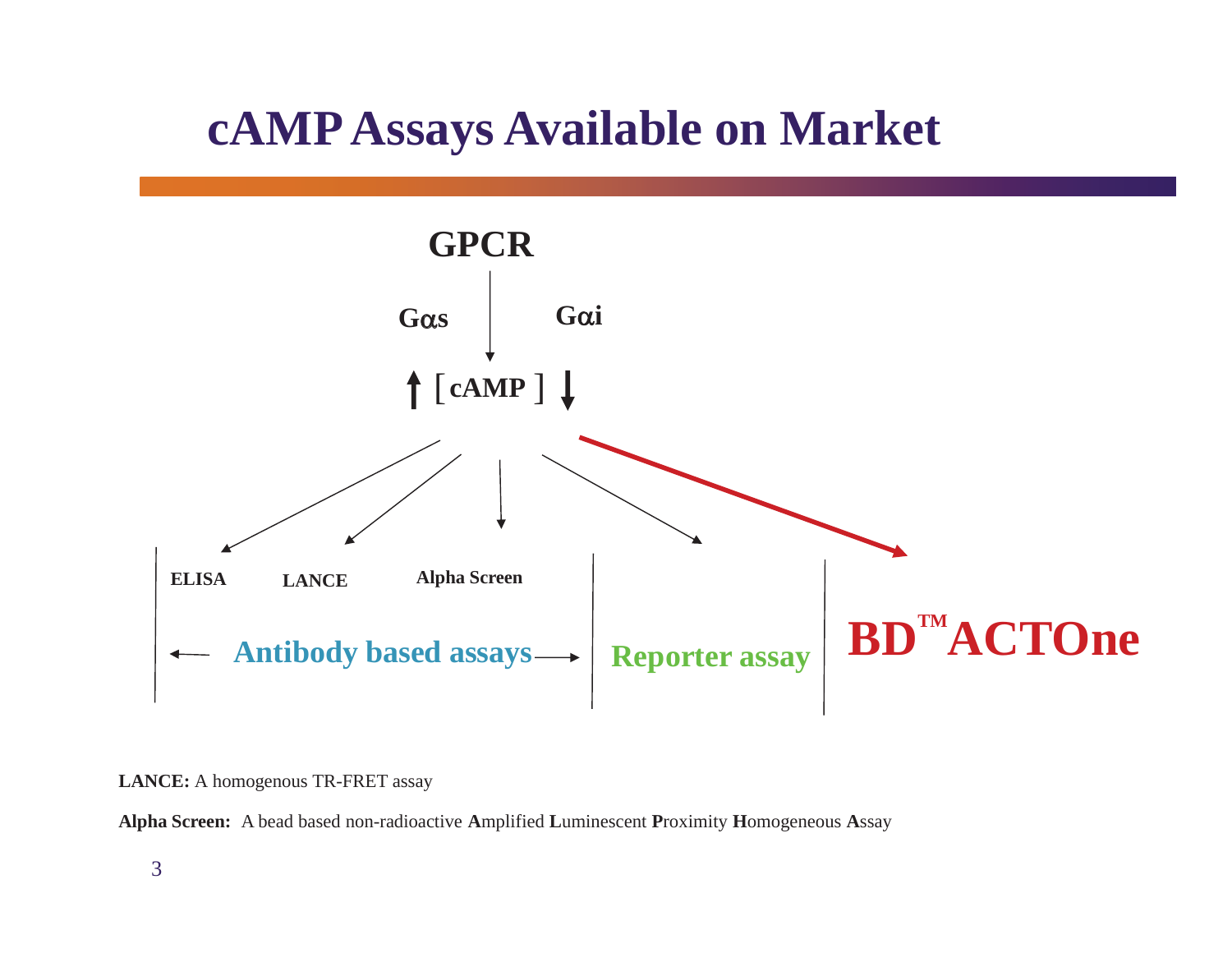

- **≻ Living cell**
- $\triangleright$  Real time
- **≻ High Sensitivity**
- **≻ Big assay window**
- ¾ World wide patent issued
- ¾ Well accepted by pharmaceutical industry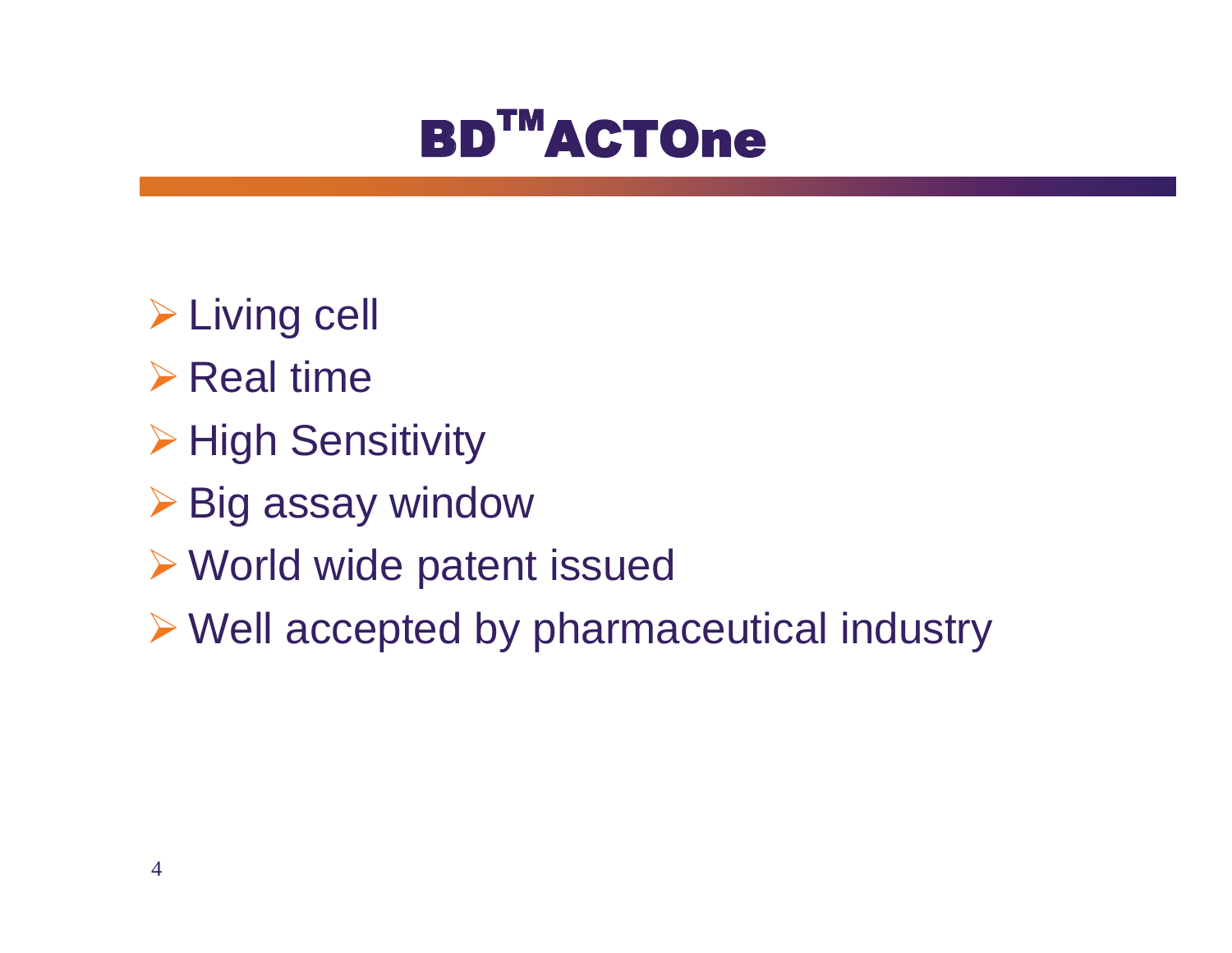### **Overview of ACT***One* **Biosensor**

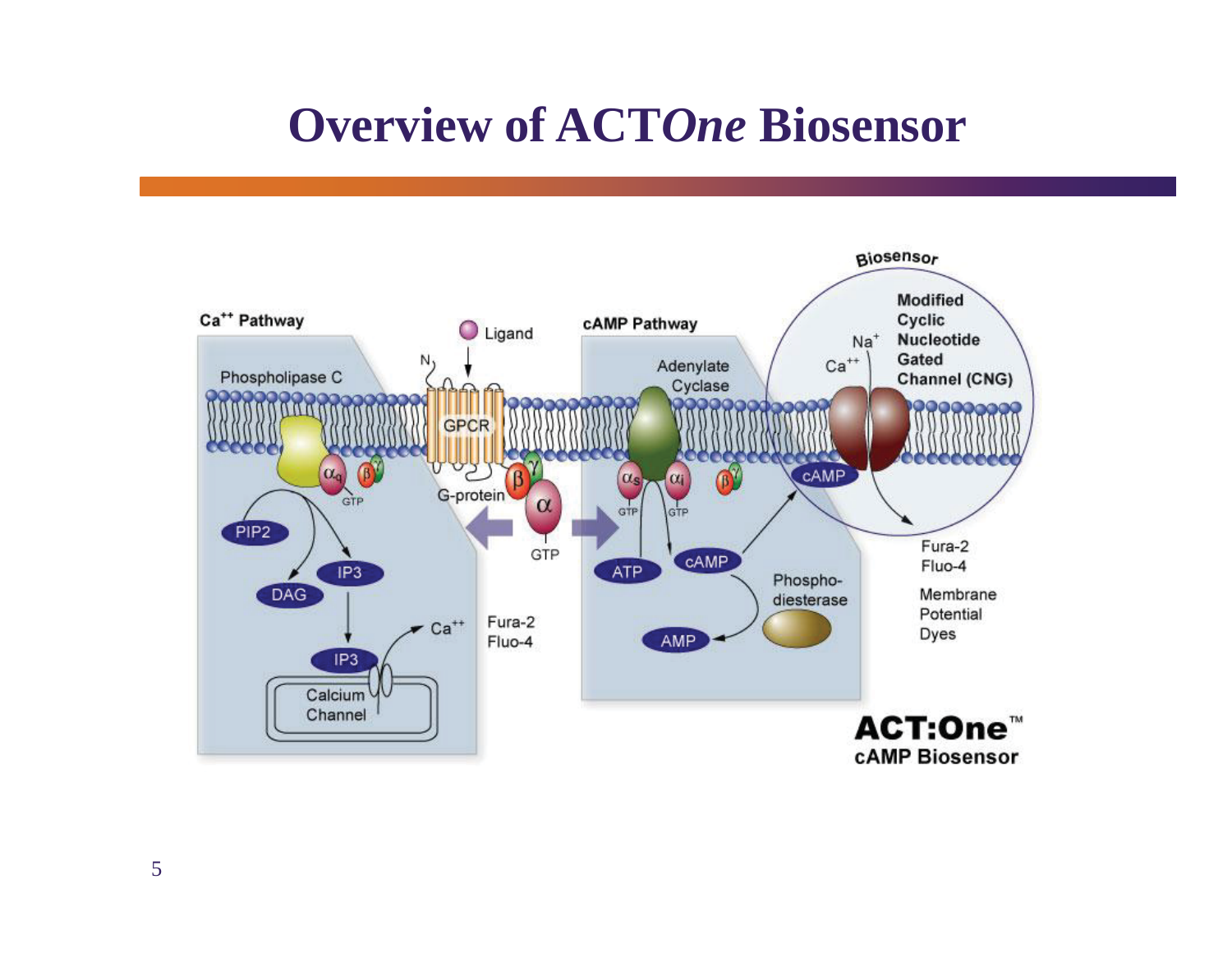## **ACTOne Assay Flow Chart**



The BD Act*One* assay is a homogenous assay without washing steps. The assay can be performed as an end point assay or a kinetic assay.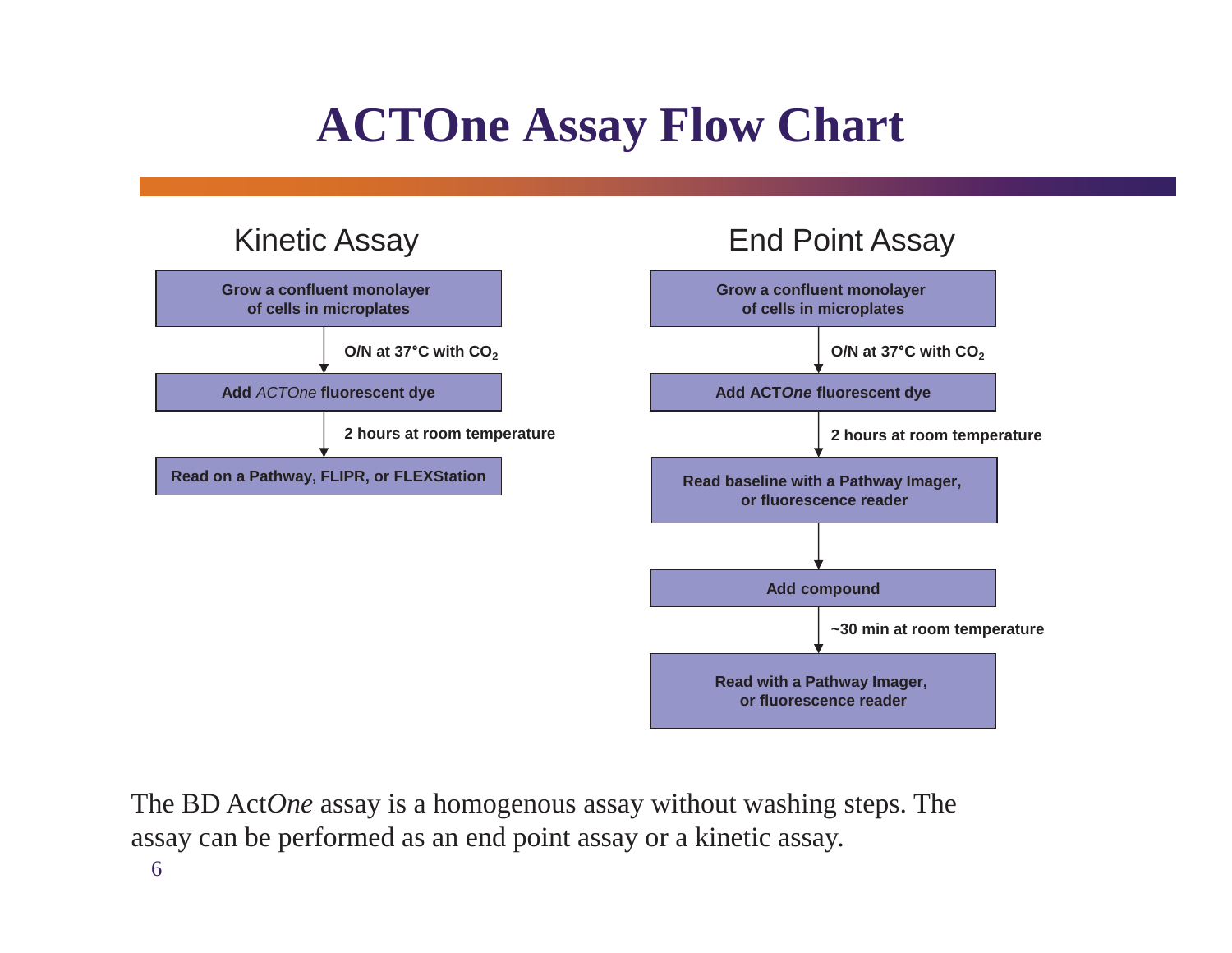### **ACTOne: Fast Response and Stable Signal**



SST = somatostatin, agonist of SSTR NECA: Agonist of A2b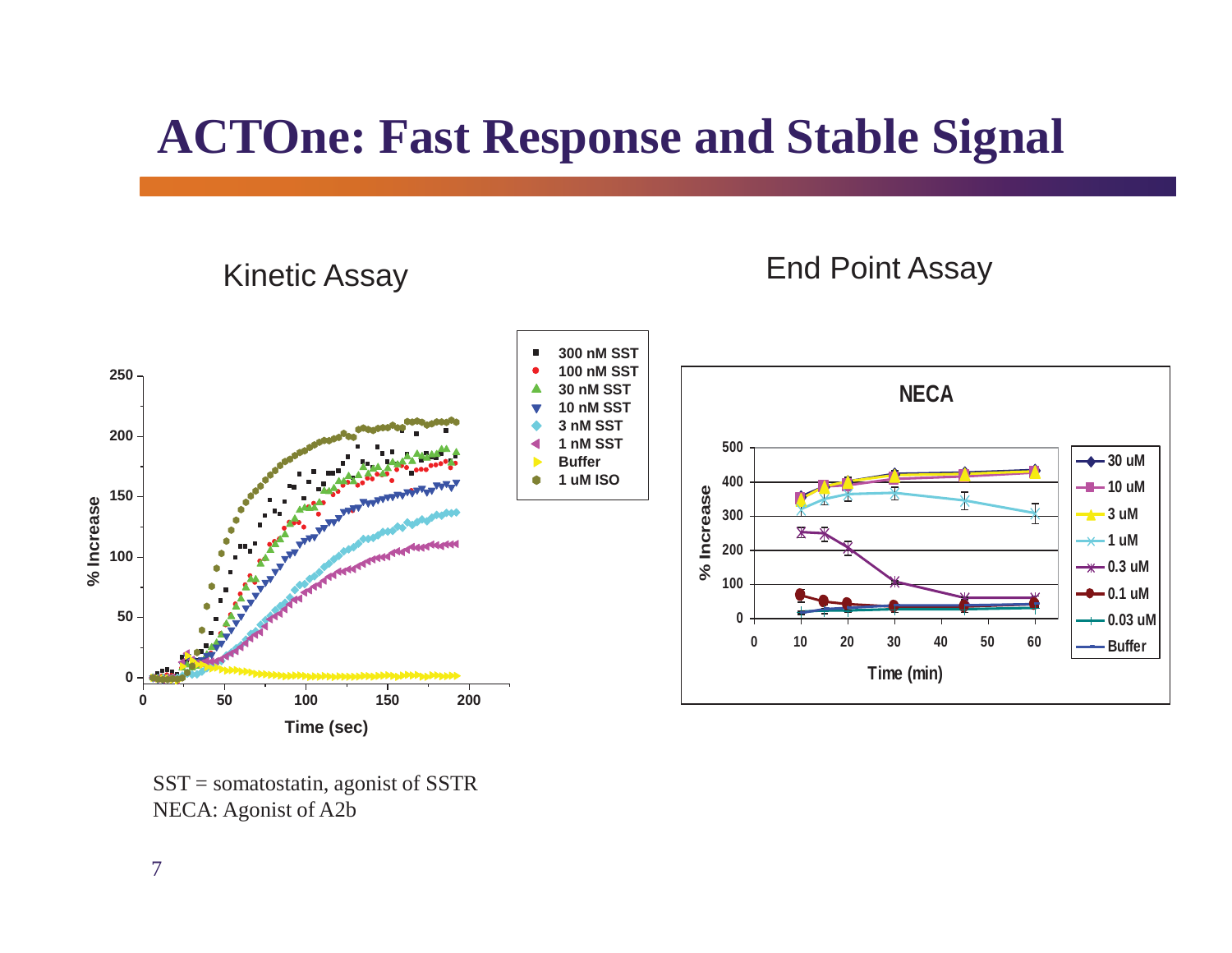### **ACT***One* **Has Higher Sensitivity Over ELISA**



Act*One* technology shows improved sensitivity compared to ELISA by measuring localized cAMP generation at the cytoplasmic membrane.

FSK: Foskolin, Activator of adenylate cyclase (*AC*)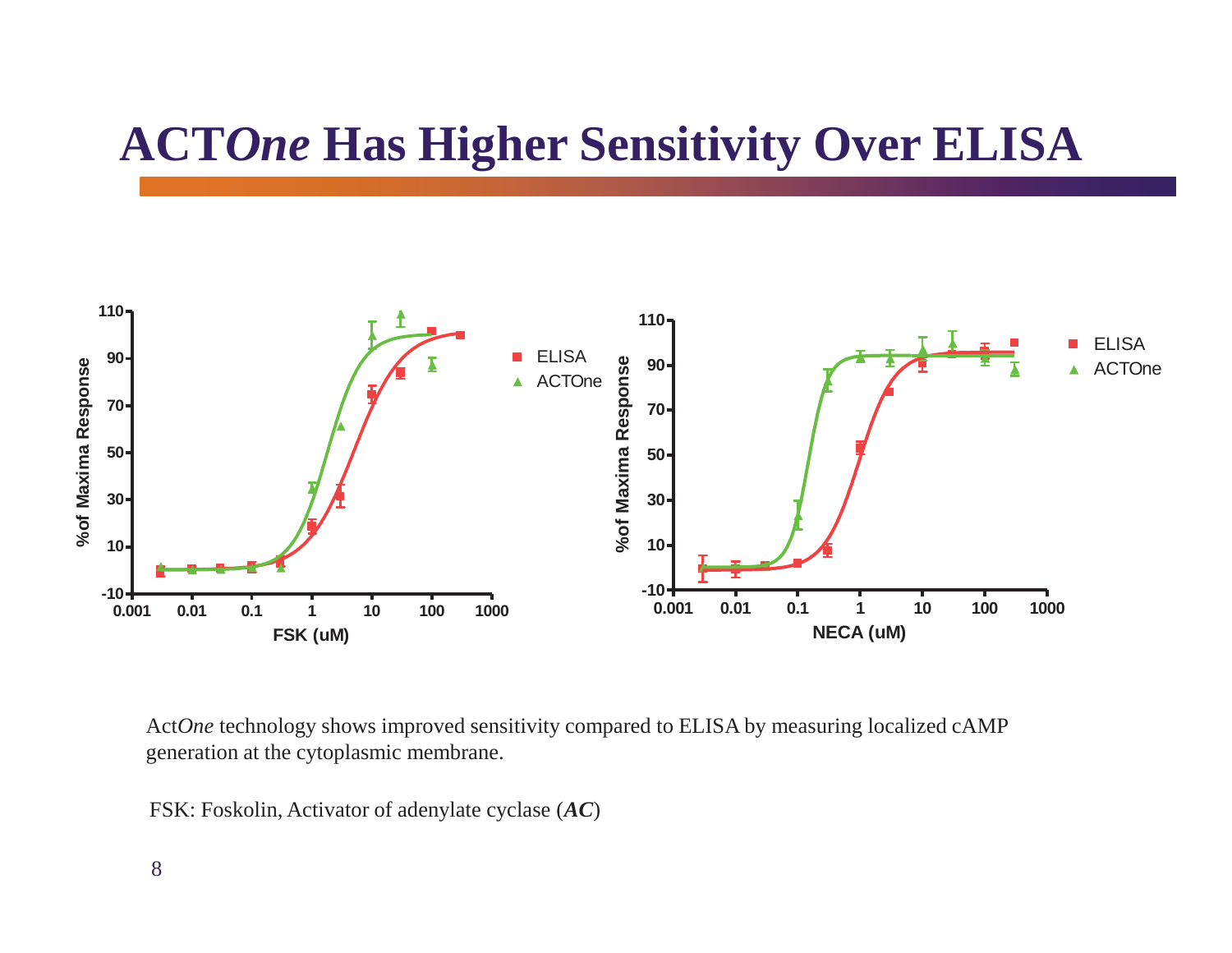### **ACT***One* **Is More Sensitive Than Reporter Assay**

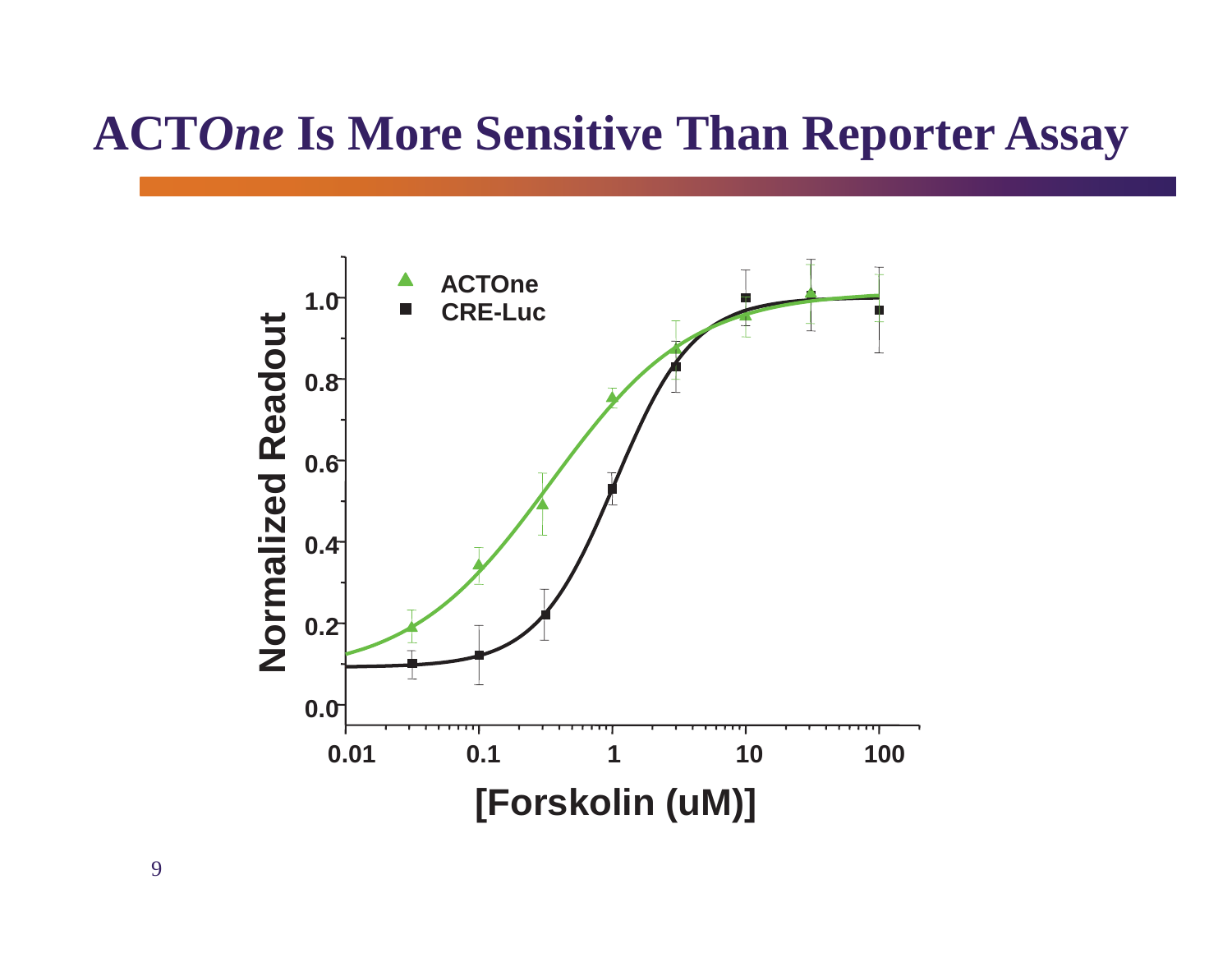### **ACTOne is Excellent to Detect Endogenous GPCRs**

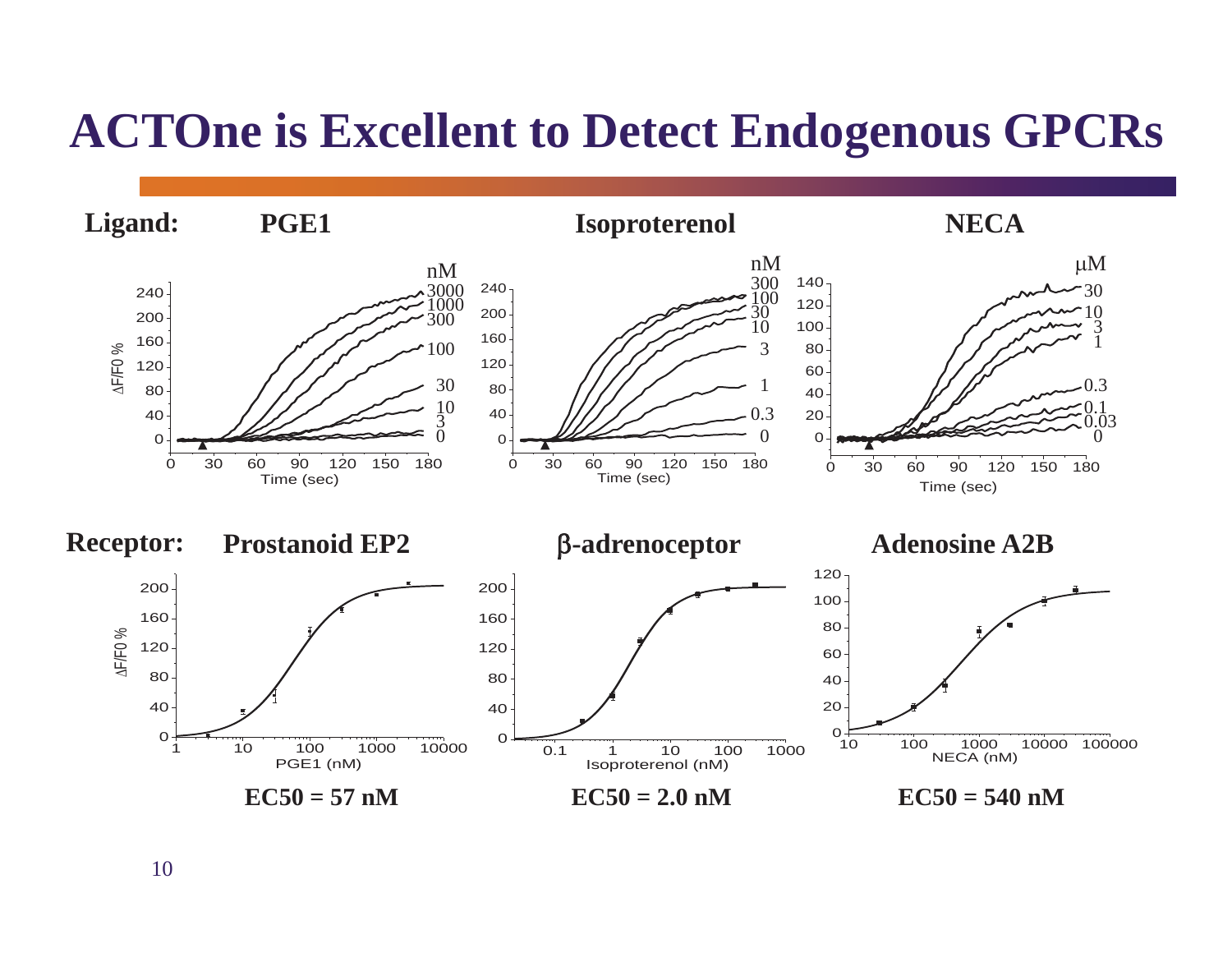### **ACTOne Works Well with Recombinant Gs-GPCR**

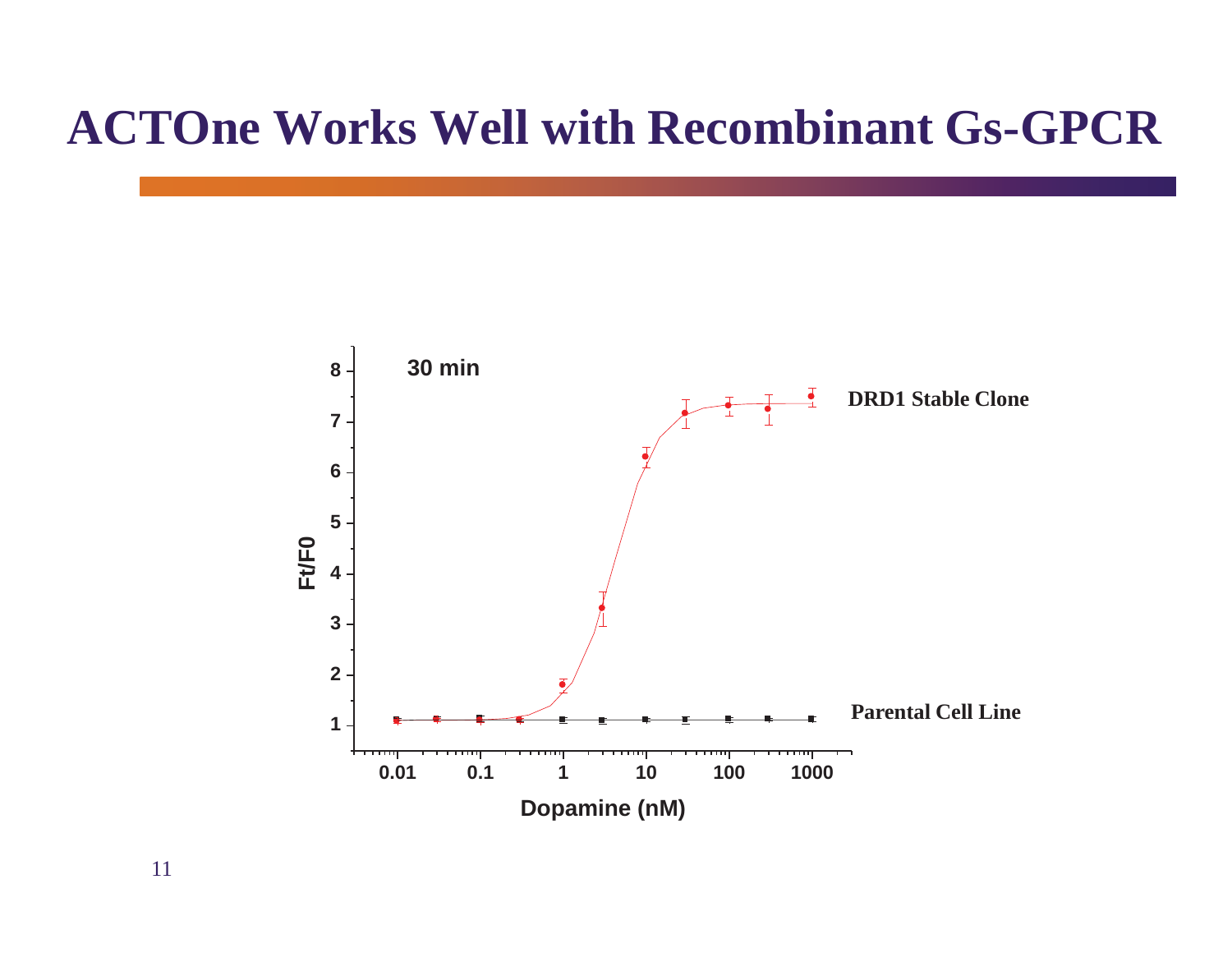## **ACTOne Can Screen Both Agonist and Antagonist in One Assay**

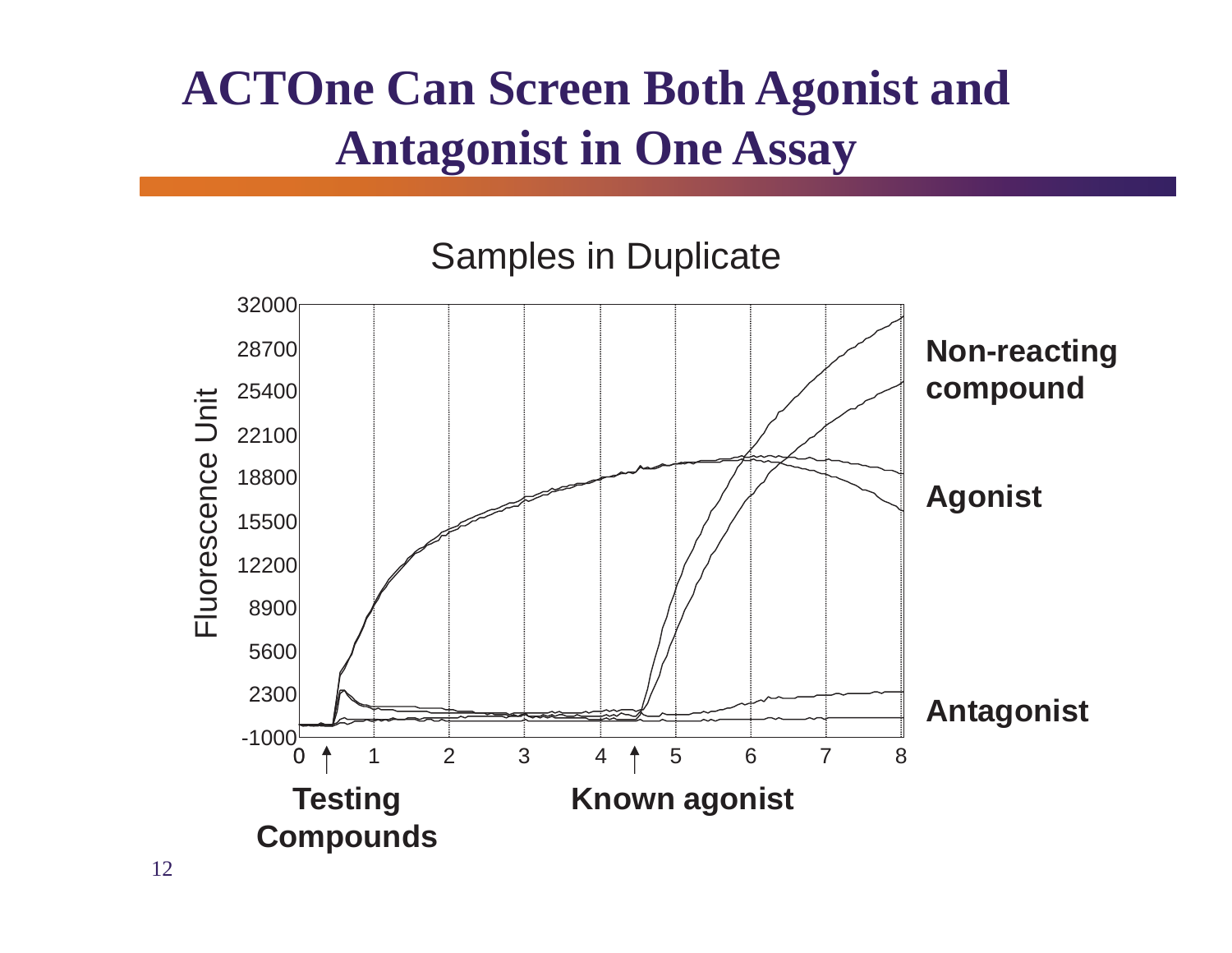### E-**Adrenoceptor Agonist and Antagonist Detection**

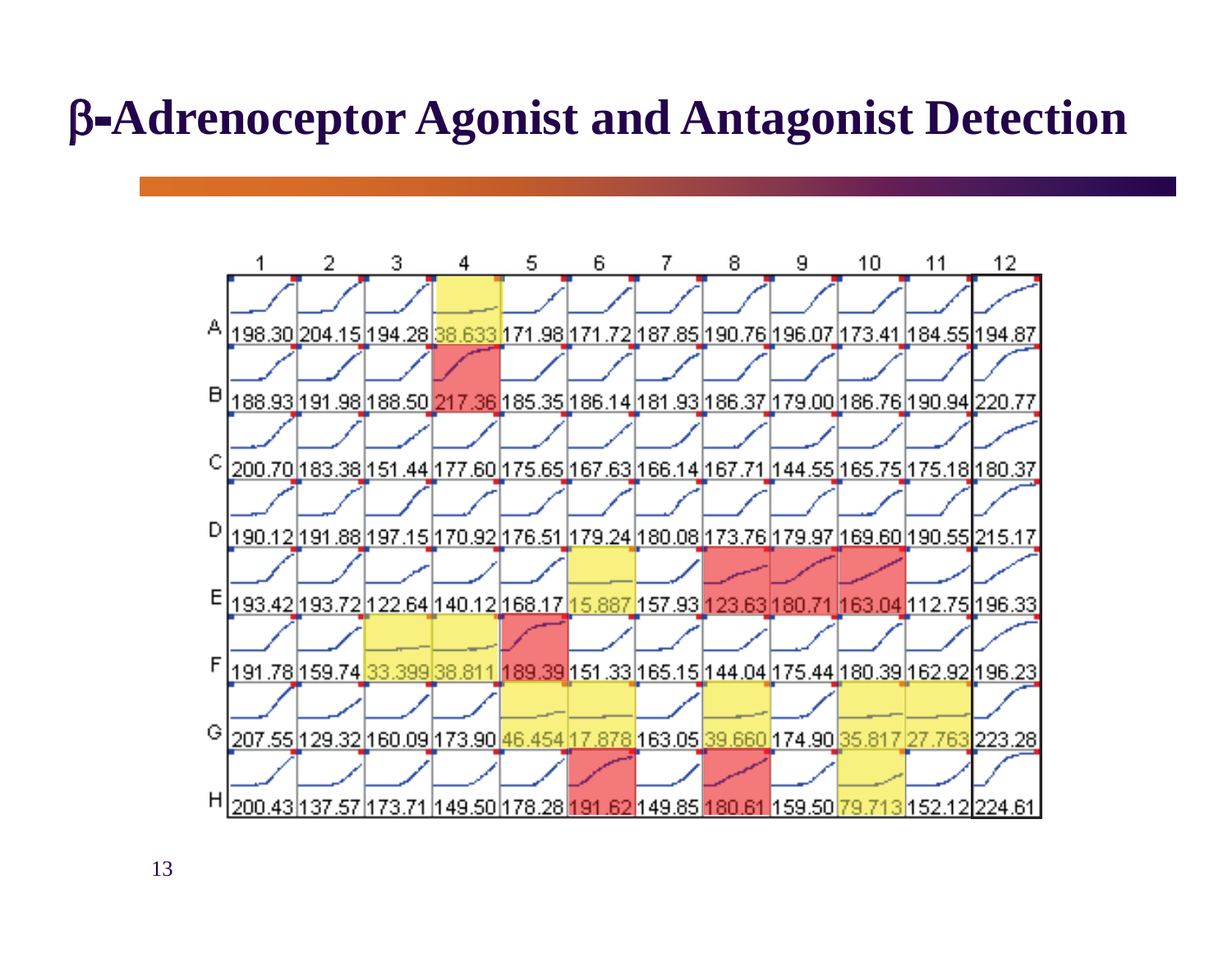### **ACTOne: Excellent S/N Ratio and Reproducibility**

### **Well-to-well and Experiment-to-experiment Variability**



### **Kinetic Assay Endpoint Assay**

Buffer 1 uM Iso

#### **Z' = 1- 3\*(SD1+SD2)/(Fmax-Fmin)**

 $Z' = 1.0$ : Ideal. This is approached when you have a huge dynamic range with tiny standard deviations.

Z-factors can never actually equal 1.0 and can certainly never be greater than 1.0.

#### **Z' between 0.5-1.0: An excellent assay.**

Z' between 0-0.5: A marginal assay.

Z' less than 0: The signal from the positive and negative controls overlap, making the assay essentially useless for screening purposes.<br>14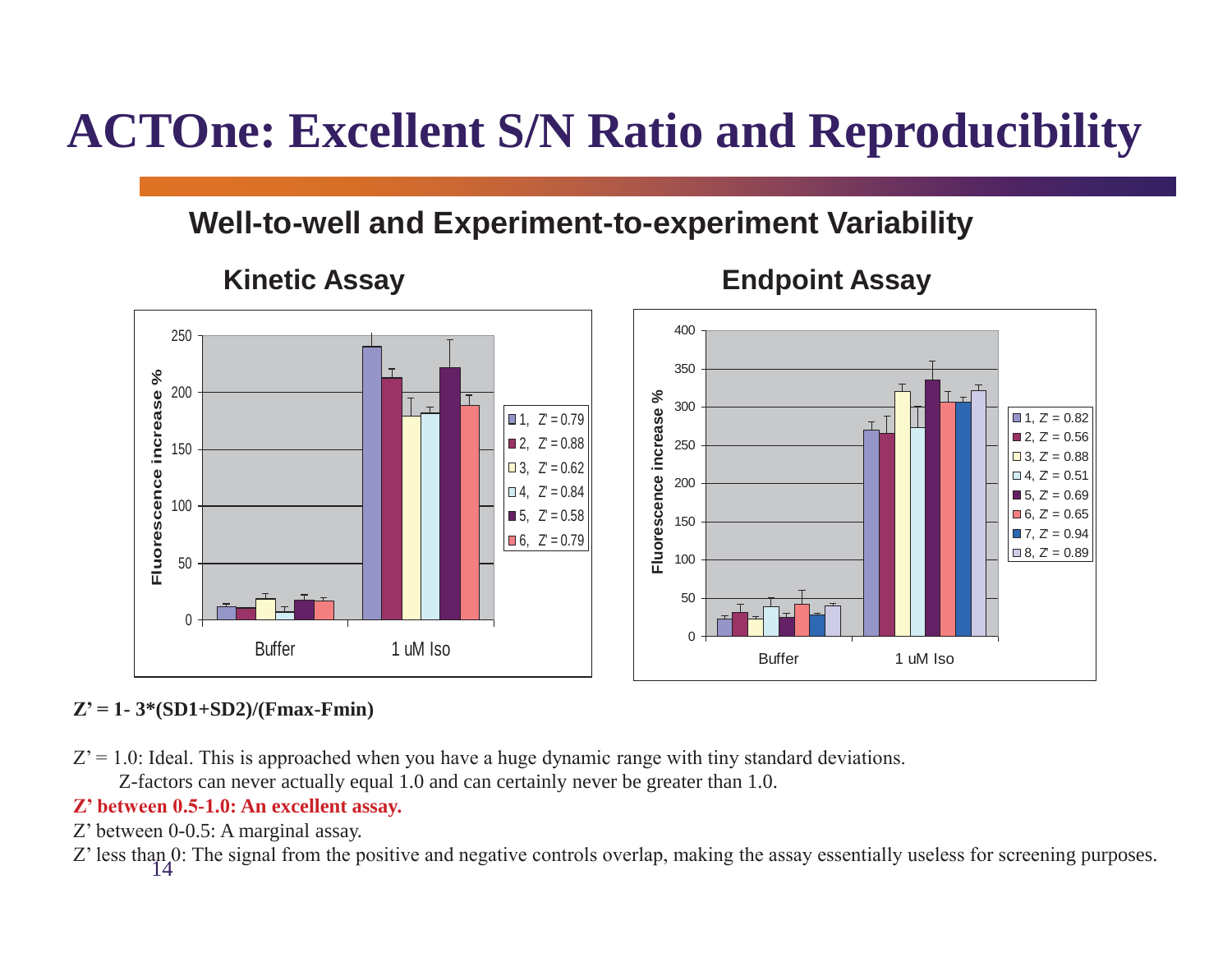### **ACTOne on High Throughput Screening**

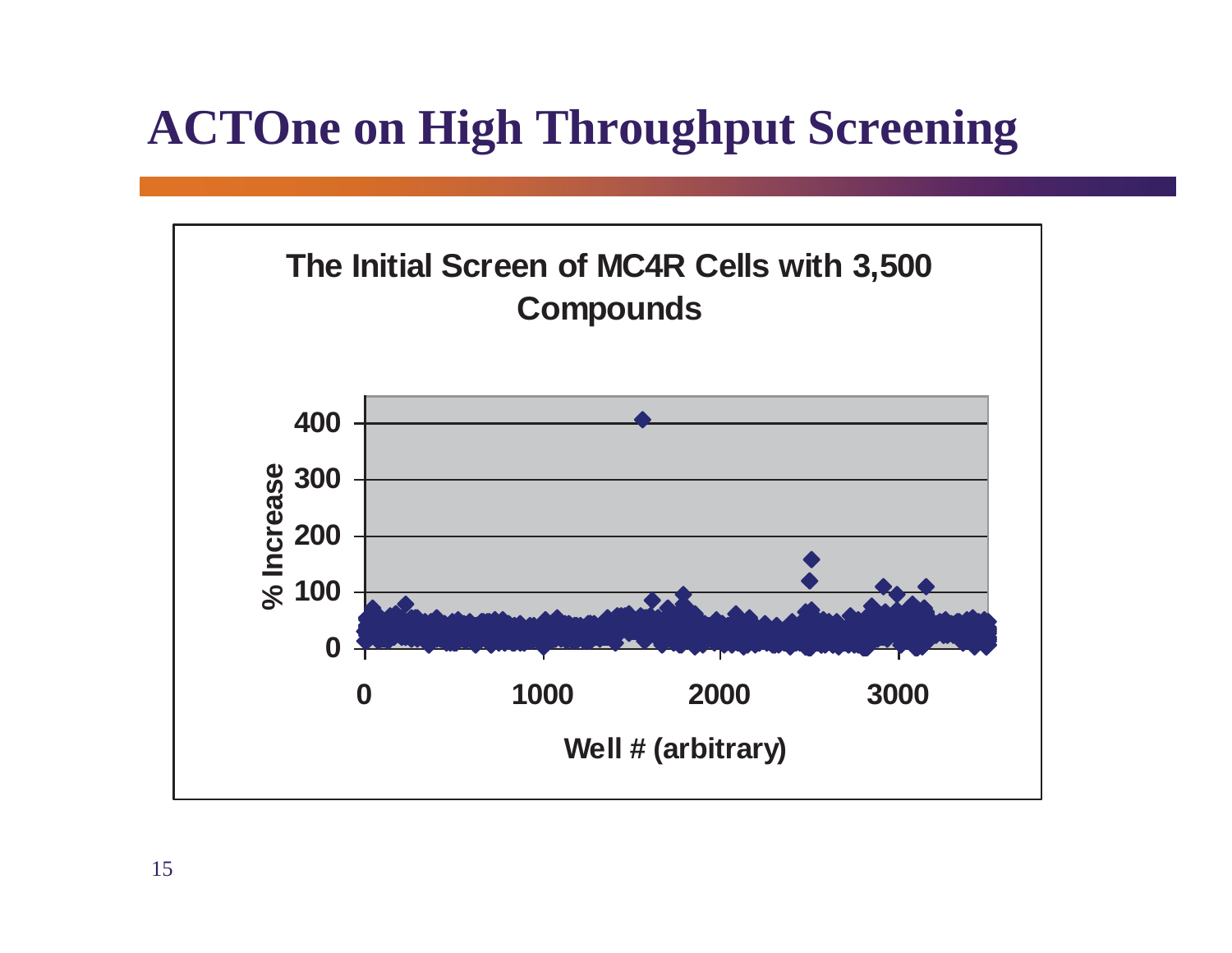### **ACTOne for Gi-GPCR**

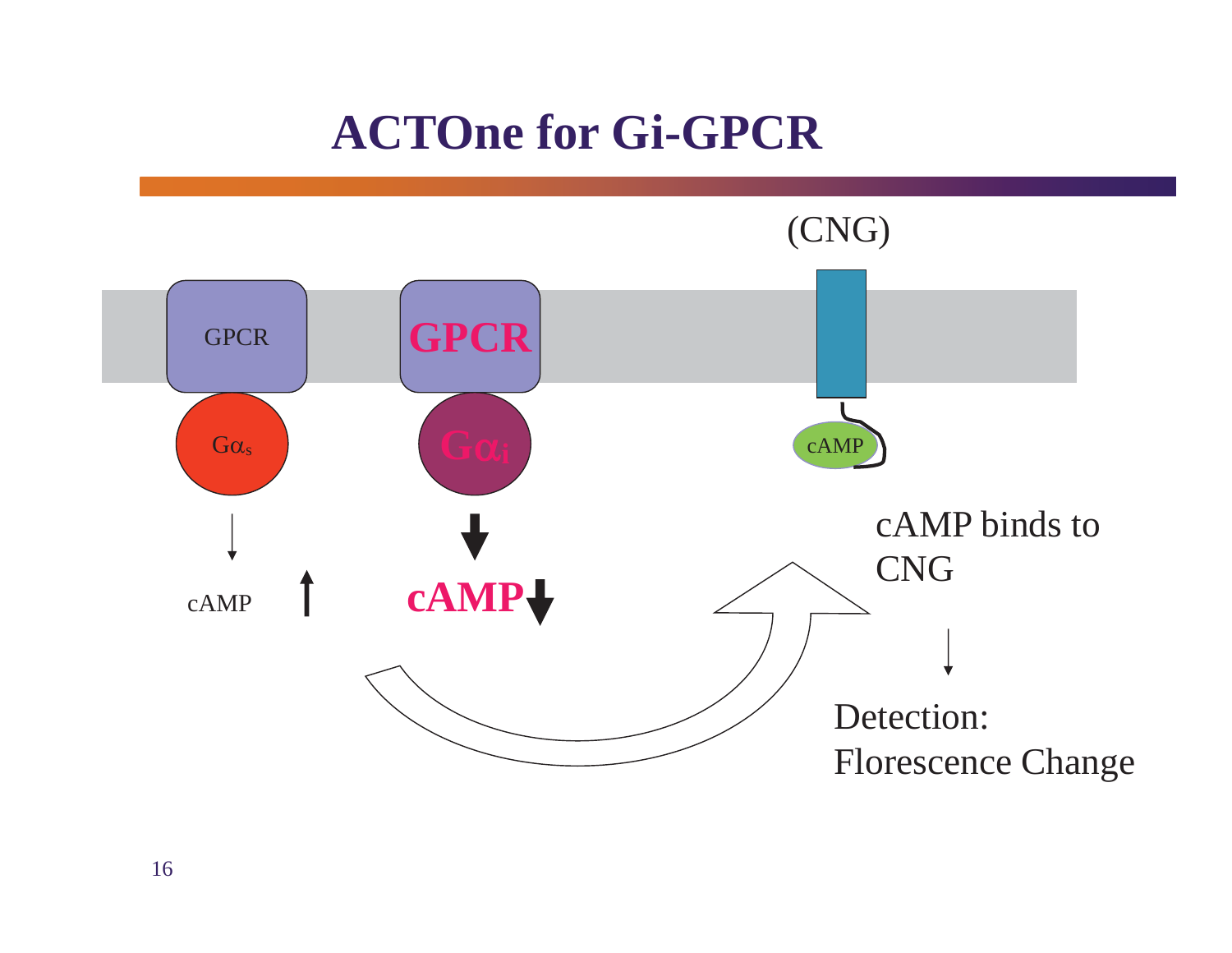## **Dopamine Inhibits Forskolin Induced cAMP Activation in DRD2 Stable Cells (Kinetic Assay)**

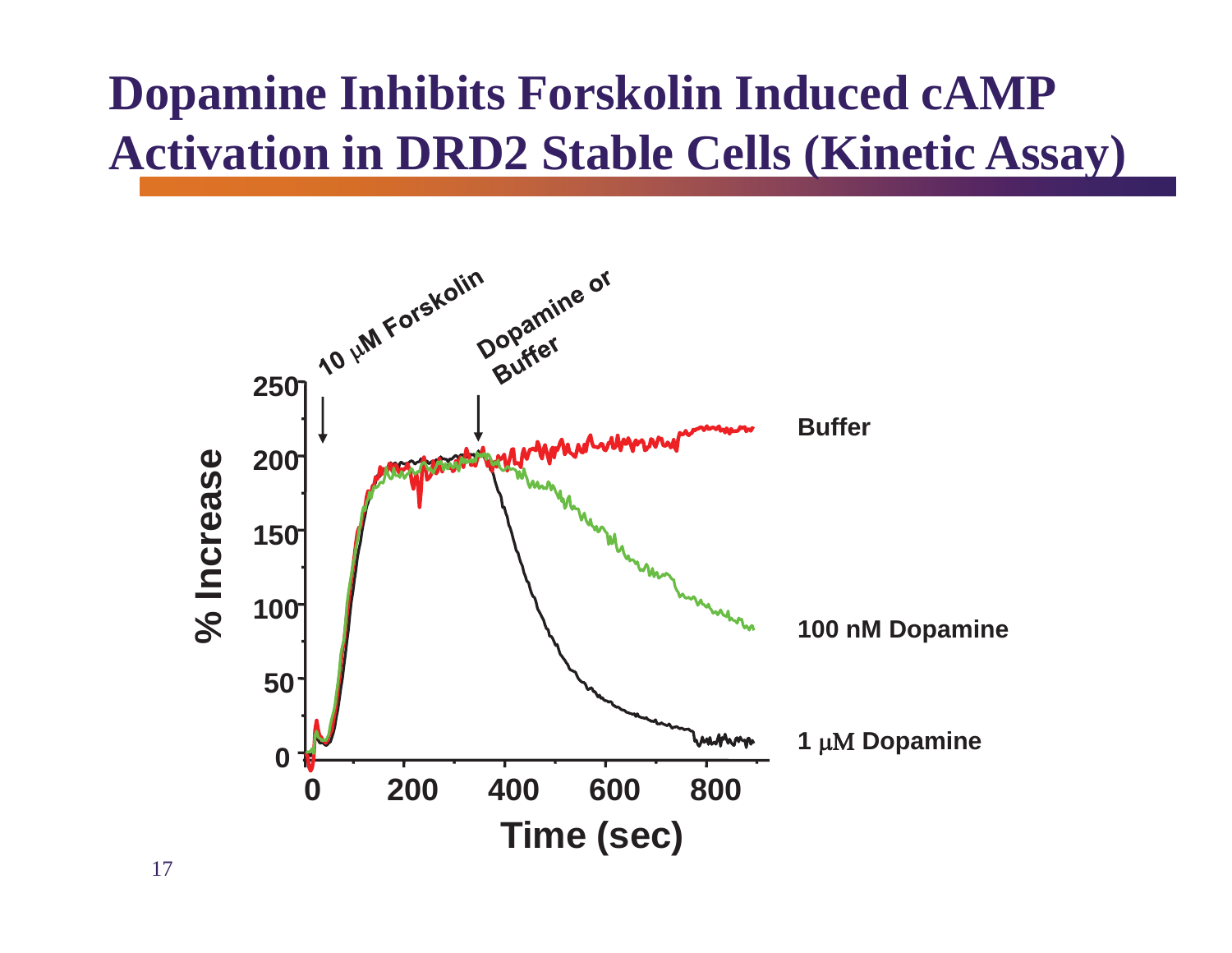### **Endpoint Assay for Gi-Coupled DRD2**

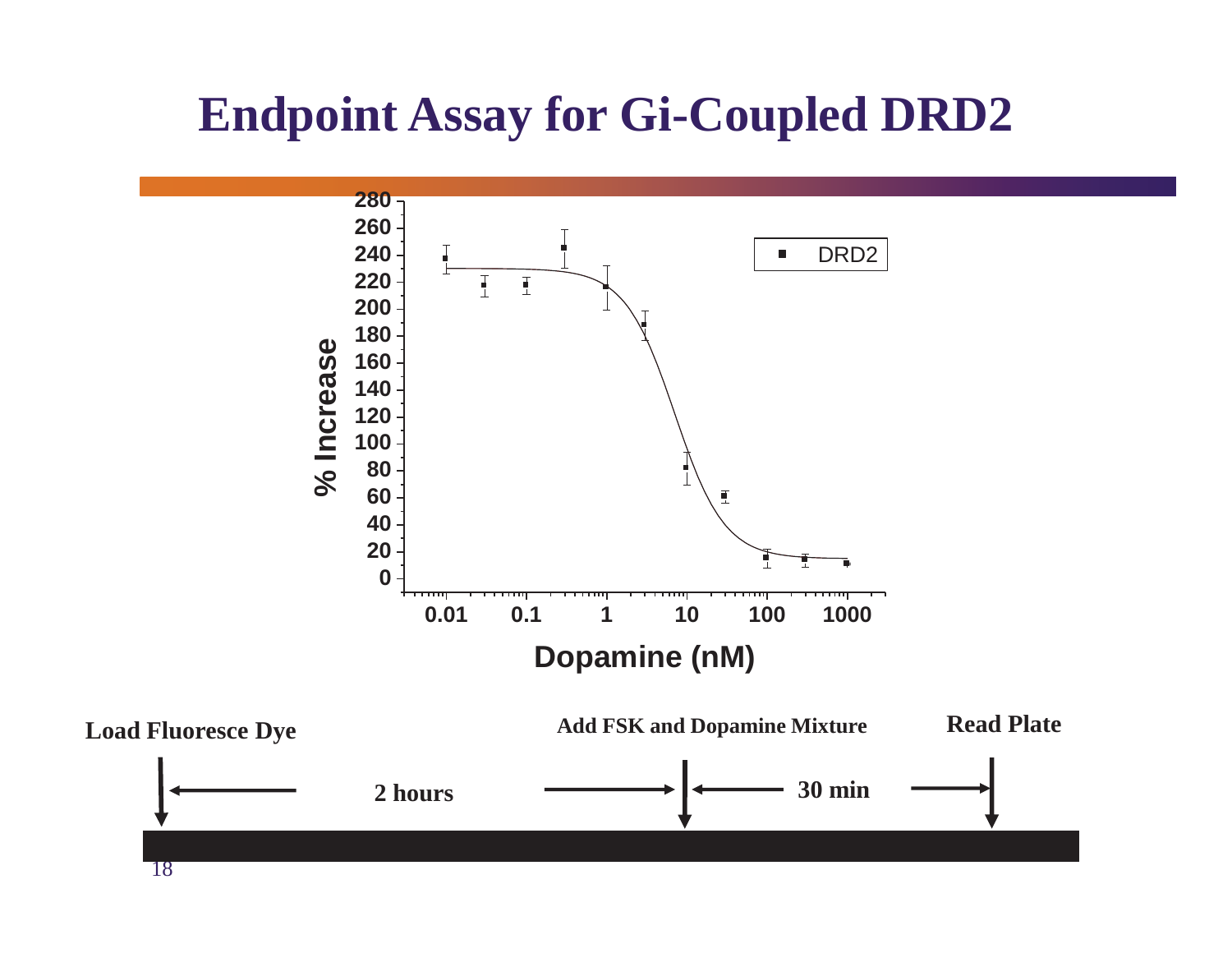### **ACTOne Detects Partial Agonist of DRD2**

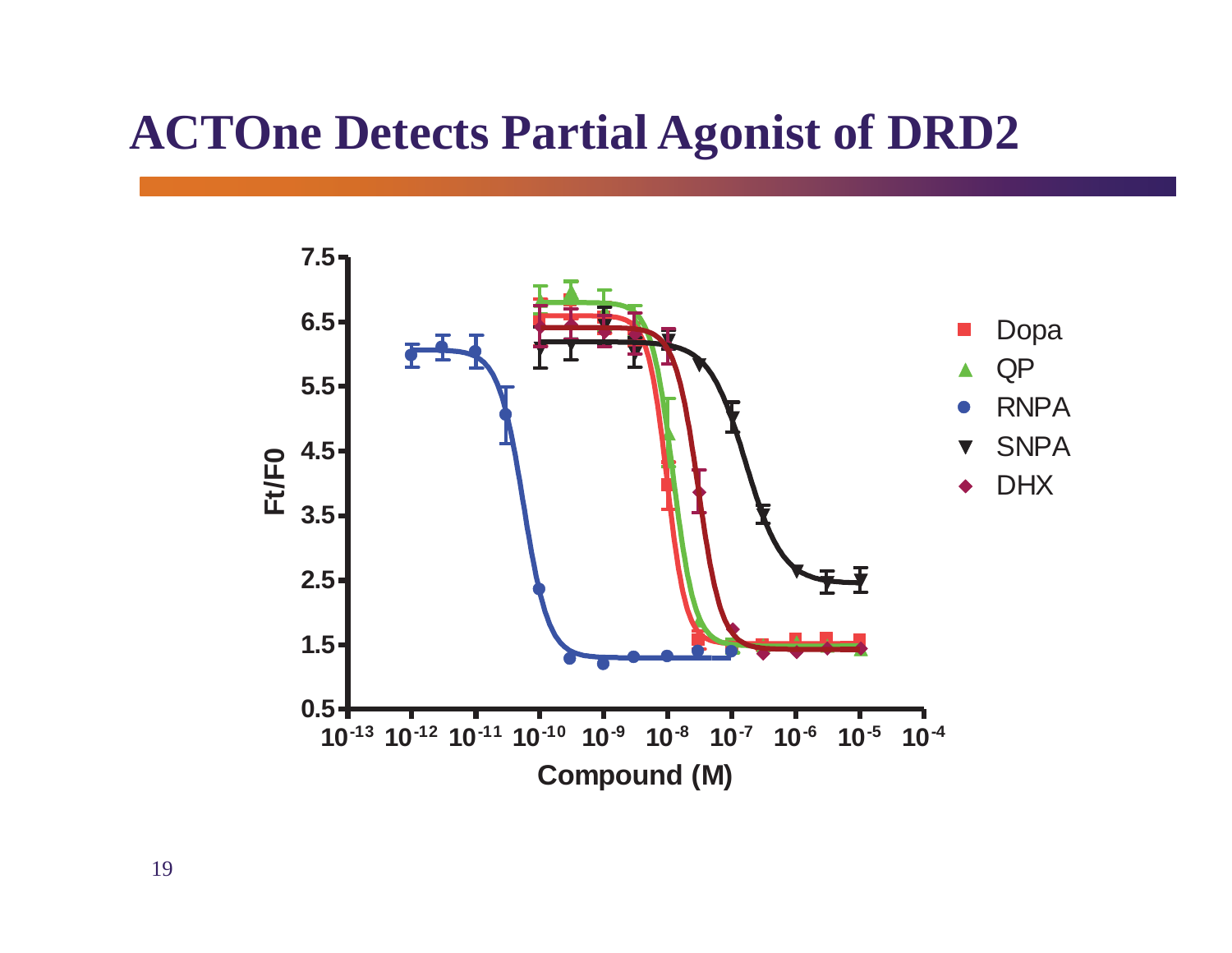### **ACTOne Differentiates Gq, Gs and Gi Pathway**



- **Gi, Dopamine 300nM** 
	- **Buffer**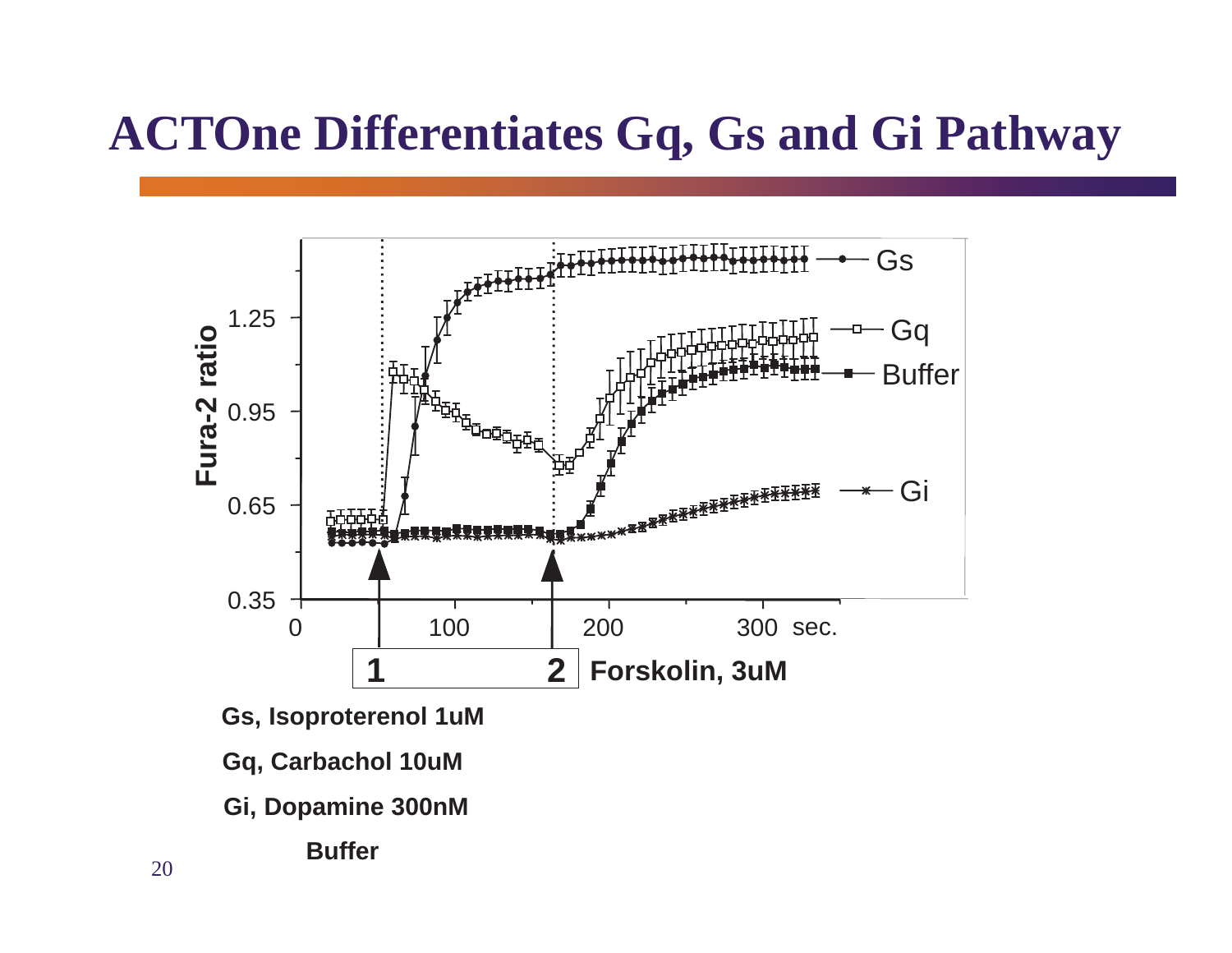### **List of ACTOne Stable Clones**

#### ¾ **Transduced Gi-coupled receptors (22)**

- ¾**Cannabinoid receptor 1 (CB1)**
- ¾**Dopamine Receptor 2 (DRD2)**
- $\blacktriangleright$ **Somatostatin Receptor 5 (SSTR5)**
- $\blacktriangleright$ **Adenosine A1 Receptor (ADORA1)**
- ¾**Chemokine (C-C motif) receptor 5 (CCR5)**
- ¾**Melanin-concentrating Hormone Receptor 1 (MCHR1)**
- ¾**Cannabinoid receptor 2 (CB2)**
- ¾**Glutamate receptor, metabotropic 8 (GRM8)**
- ¾**Opioid receptor, kappa 1 (OPRK1)**
- ¾**Adenosine A3 receptor (ADORA3)**
- ¾**Glutamate receptor, metabotropic 8 (GRM8)**
- $\blacktriangleright$ **Neuropeptide Y Receptor Y1 (NPY1R)**
- ¾**Neuropeptide Y Receptor Y2 (NPY2R)**
- $\blacktriangleright$ **Sphingosine-1-phosphate receptor 1 (EDG1)**
- ¾**Glutamate receptor, metabotropic 7 (GRM7)**
- ¾**Glutamate receptor, metabotropic 2 (GRM2)**
- ¾**Chemokine (C-X-C motif) receptor 4 (CXCR4)**
- ¾**Opiate receptor-like 1 (OPRL1)**
- ¾**Angiotensin II receptor-like 1 (AGTRL1)**
- ¾**Opioid receptor, mu 1 (OPRM1)**
- ¾**Glutamate receptor, metabotropic 4 (GRM4)**
- ¾**Neuropeptide Y Receptor Y4 (NPY4R)**

#### ¾**Transduced Gs coupled receptors (34)**

- ¾**Vasoactive Intestinal Peptide Receptor 2 (VIPR2)**
- ¾**Melanocortin 4 Receptor (MC4R)**
- ¾**Melanocortin 5 Receptor (MC5R)**
- ¾**Parathyroid Hormone Receptor 1 (PTHR1)**
- ¾**Glucagon Receptor (GCGR)**
- ¾**Dopamine Receptor 1 (DRD1)**
- ¾**Prostaglandin E Receptor 4 (EP4)**
- ¾**Vasoactive Intestinal Peptide Receptor 1 (VIPR1)**
- ¾**Gastric Inhibitor Peptide Receptor (GIPR)**
- $\blacktriangleright$ **Dopamine Receptor 5 (DRD5)**
- ¾**Parathyroid Hormone Receptor 2 (PTHR2)**
- ¾**5-hydroxytryptamine (serotonin) receptor 6 (HTR4)**
- ¾**Corticotropin Releasing Hormone Receptor 2 (CRHR2)**
- ¾**Adenylate Cyclase Activating Polypeptide 1 Receptor type I (ADCYAP1R1)**
- ¾**Secretin Receptor (SCTR)**
- ¾**Follicle Stimulating Hormone Receptor (FSHR)**
- ¾**5-hydroxytryptamine (serotonin) receptor 6 (HTR6)**
- ¾**5-hydroxytryptamine (serotonin) receptor 7 (HTR7B)**
- ¾**Glucagon-like peptide 2 receptor (GLP2R)**
- ¾**Thyroid stimulating hormone receptor (TSHR)**
- ¾**Melanocortin 3 Receptor (MC3R)**
- ¾**Arginine Vasopressin Receptor 2 (AVPR2)**
- ¾**Prostaglandin I2 Receptor (PTGIR)**
- ¾**Glucagon-like-1 Receptor (GLPR1)**
- ¾**Corticotropin Releasing Hormone Receptor 1 (CRHR2)**
- ¾**Calcitonin receptor-like (CALCRL)**
- ¾**Adenosine A2b receptor (ADORA2B)**
- ¾**Beta2 Andrenergic Receptor (ADRB2)**
- ¾**Prostaglandin D2 receptor (PTGDR)**
- ¾**Prostaglandin E receptor 2 (PTGER2)**
- ¾**Melanocortin 1 Receptor (MC1R)**
- ¾**Calcitonin receptor (CALCR)**
- ¾**Adenosine A2a receptor (ADORA2a)**
- ¾**Amylin 3 receptor (Amy3R)**